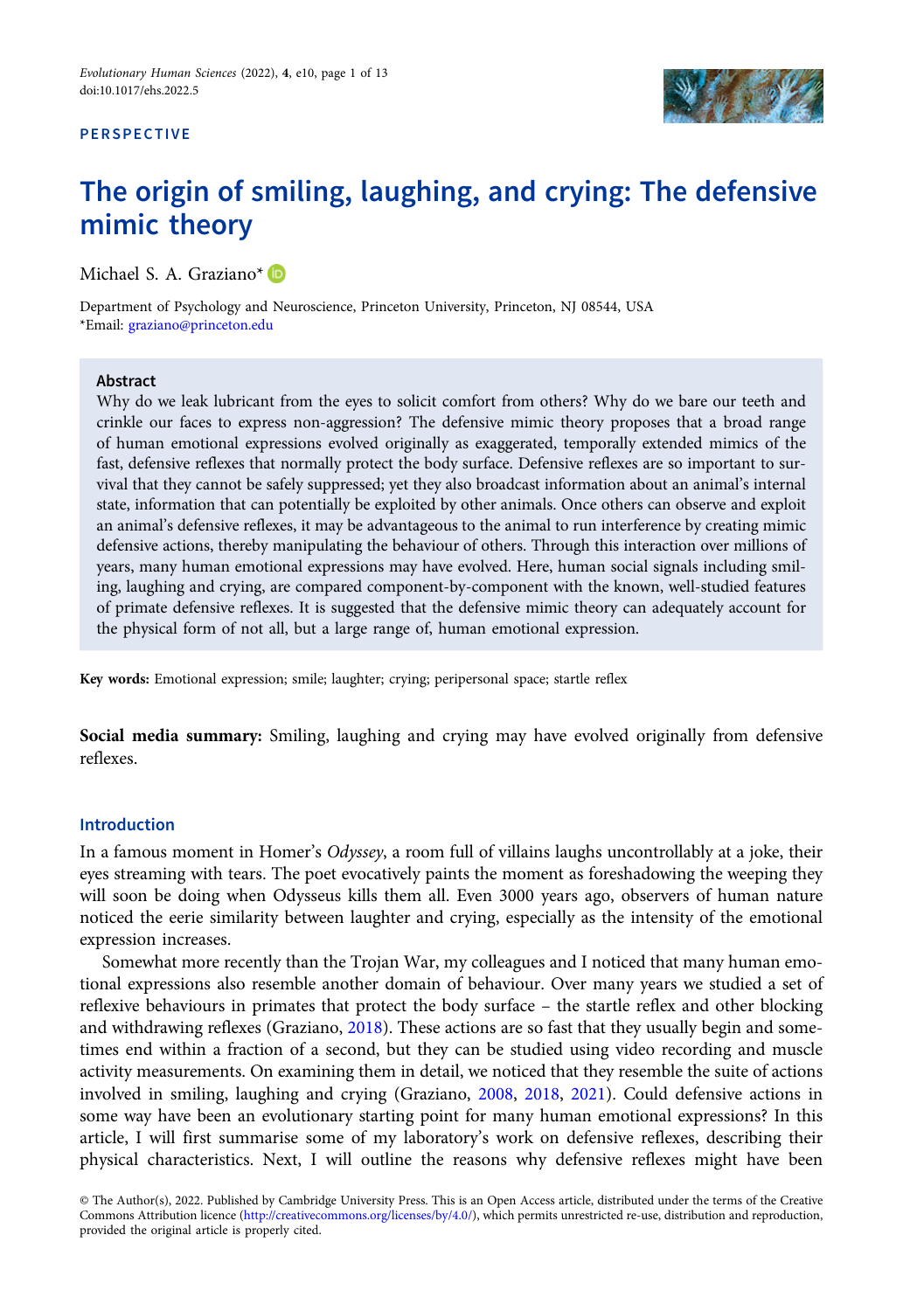especially well suited to influencing the evolution of social signals. Finally, I will describe how smiling, laughing and crying might have an evolutionary origin in defensive actions. The overarching proposal that defensive movements are prone to shaping social signals, and that many familiar human social signals stem from that evolutionary origin, is here termed the 'defensive mimic theory'. The term 'theory' is used in the sense of a unifying set of ideas that potentially explains a broad range of phenomena.

# Defensive actions

In this section, I will describe two kinds of defensive movements studied in humans and monkeys. The first is the startle response, which begins within milliseconds of a stimulus and depends on fast neural pathways that pass through the brain stem. The second is a more complex, long-lead defensive response that involves computing a margin of safety around the body, and depends on neural pathways through the cerebral cortex.

The first scientist to study the human startle reaction systematically was Strauss, working in the 1920s with the relatively new technology of a movie camera (Strauss, [1929](#page-12-0)). When he fired a pistol behind the heads of unsuspecting psychiatric patients (a procedure unlikely to pass a modern ethics review) and filmed the result, he observed a consistent set of component movements within the first fraction of a second, each component seemingly useful for protecting a part of the body (Davis, [1984;](#page-10-0) Koch, [1999;](#page-11-0) Landis & Hunt, [1939](#page-11-0); Strauss, [1929](#page-12-0)). The musculature around the eyes contracted, causing a blink and a protective puckering of the skin. The musculature of the upper face contracted, causing the flesh on the cheeks to bunch upward, again protecting the eyes in folds of skin. An incidental consequence of this upward mobilisation of the cheeks was a characteristic lifting and curvature of the upper lip, causing the upper teeth to be exposed. The head pulled down and forward and the shoulders lifted, protecting the vulnerable neck. The torso curved forward, in Strauss's interpretation shortening the body and making it a smaller target for potential attack. The legs bent at the hips and knees, again making the body a smaller target for attack. The arms pulled in, bringing the hands into a central position guarding the abdomen, or sometimes in a higher position guarding the throat or face. Sometimes the sudden contraction of the torso forced air out of the lungs, which resulted in a sharp exhalation or a vocalisation.

The acoustic startle response is fast. The muscles around the eyes can begin to contract within 5 ms. This rapid onset is possible because the response is hard-wired into a short reflex arc from the auditory input to the brain stem (the pontine reticular formation), and from there to the muscle output (Davis, [1984;](#page-10-0) Koch, [1999\)](#page-11-0). The response is also stereotyped. It does not protect varying parts of the body depending on the location or type of stimulus. Instead, it establishes a standard initial guarding posture from which a person can then produce a more situation-specific response using more complex reflexes.

Although the startle reflex does not itself require higher brain systems, the networks that process emotions and environmental context can evidently send signals to the brain stem and modify the overall gain on the startle reflex. As a result, the magnitude of the startle varies enormously depending on circumstances (Davis, [1984](#page-10-0); Ehrlichman et al., [1995;](#page-11-0) Grillon, [2008;](#page-11-0) Grillon et al., [1991](#page-11-0), [1996](#page-11-0); Koch, [1999;](#page-11-0) Lang et al., [1990](#page-12-0); McTeague & Lang, [2012\)](#page-12-0). A calm person might have such a reduced response that only a slight tightening of the muscles around the eyes remains. A person in a state of stress or anxious anticipation will produce a larger startle response. As the magnitude of the reflex increases, it spreads from the eyes (where it is strongest) to other parts of the face, and then to other parts of the body.

After the initial startle reflex, a slower, more complex set of reflexes takes place. This second phase of the defensive reaction involves neural computations that construct a flexible, virtual margin of safety around the body, called peripersonal space. The system was first studied in macaque monkeys, and the findings were later confirmed in humans (de Vignemont & Iannetti, [2015](#page-10-0); di Pellegrino & Làdavas, [2015;](#page-11-0) Duhamel et al., [1998](#page-11-0); Graziano, [2018](#page-11-0); Graziano et al., [1994;](#page-11-0) Rizzolatti et al., [1981](#page-12-0)). Neurons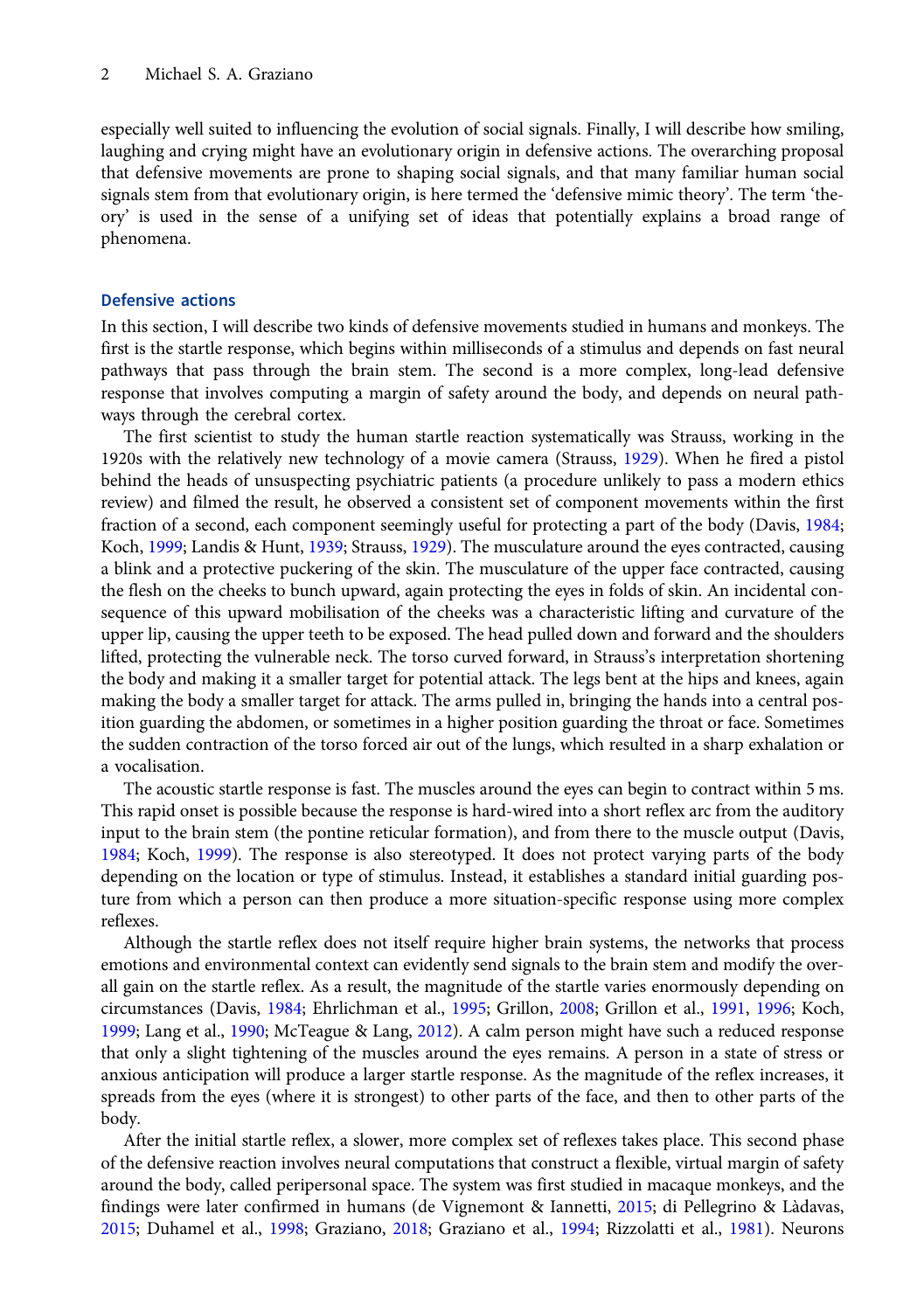in specific, interconnected areas in the cerebral cortex respond to objects looming into the space near the body. Each peripersonal neuron is tuned to a restricted volume of space. For example, a peripersonal neuron may respond to a touch on the left cheek; to the sight of an object looming into the space within about 20 cm of the left cheek; and to nearby sound sources, with a preference near the left side of the face. The neuron therefore responds to a multisensory bubble of space attached to the skin surface. Anything that enters that bubble triggers the neuron. A range of neurons with different sizes of multisensory receptive fields, some hugging the body more closely and some extending outward farther, provides a map or representation of the space around the body. The representation extends from the skin to about a metre, with an emphasis on the space around the face and hands, and a greater representation of closer space with progressively less representation of farther space (Graziano, [2018\)](#page-11-0).

Experiments in macaque monkeys showed that these peripersonal neurons play a special role in coordinating the second phase of defensive movements after the startle reflex. When electrical microstimulation was applied to areas of the cortex that contained peripersonal neurons, the stimulation evoked a set of movements consistent with defending a part of the body (Cooke & Graziano, [2004](#page-10-0); Cooke et al., [2003;](#page-10-0) Graziano, [2015](#page-11-0); Graziano et al., [2002\)](#page-11-0). For example, consider a cluster of neurons that responds to a touch on the left cheek and to visual stimuli looming towards the left cheek. Stimulation of them will evoke the following suite of movements:

- (1) The eyelids close, most rapidly on the left.
- (2) the orbicularis muscle, which surrounds the eye, contracts, resulting in a protective squinting or puckering of skin around the eyes, with a stronger reaction on the left.
- (3) The nasolabialis muscle, running through the cheek, contracts, causing the skin on the side of the face to mobilise upward, pulling protective folds of skin up towards the eye. As a consequence, the upper lip pulls up, exposing the upper teeth. The exposure of the upper teeth differs mechanically from the exposure of teeth during chewing, biting or threat displays; during these other behaviours, the musculature surrounding the mouth contracts to withdraw the lips, whereas during the defensive reaction, the primary action is a lifting of the skin on the cheeks or snout, moving wrinkles towards the eyes.
- (4) The ears fold against the side of the head (macaque monkey ears are mobile), consistent with protecting the pinna from injury.
- (5) The head turns sharply to the right, consistent with avoiding a threat on the left.
- (6) The shoulders move upward rapidly, consistent with protecting the neck.
- (7) The left arm lifts, rapidly swinging the hand into a position that would shield the left side of the head.

These actions are consistent with a complex, spatially targeted reflex for protecting the left side of the face from an impending impact. A weak stimulation of the neurons will evoke a gentler version of the suite of actions, often manifesting only as muscular contraction around the left eye. A progressively stronger stimulation will evoke a stronger defensive response that extends across the face to the shoulder and arm.

For peripersonal neurons that represent the space near other parts of the body, microstimulation evokes actions appropriate for withdrawing or shielding those other body parts (Cooke & Graziano, [2004](#page-10-0); Cooke et al., [2003;](#page-10-0) Graziano, [2015;](#page-11-0) Graziano et al., [2002\)](#page-11-0). The movements have a latency as short as 30 ms, and present even in anaesthetised animals, suggesting that the neurons are close to a motoric output (matching their known connectional anatomy). The effects can be observed whether by electrical or chemical stimulation (Cooke & Graziano, [2004](#page-10-0)). Temporary deactivation of the peripersonal neurons results in a temporary reduction in defensive actions without reducing the activity of the same muscles in other behaviours (Cooke & Graziano, [2004](#page-10-0)). Therefore, an extremely broad range of results on the peripersonal network in the primate (human and macaque) brain has built up a now well-established picture of a complex, cortical reflex. Sensory information is combined along known pathways to construct a margin of safety around the body. When an object enters that margin of safety,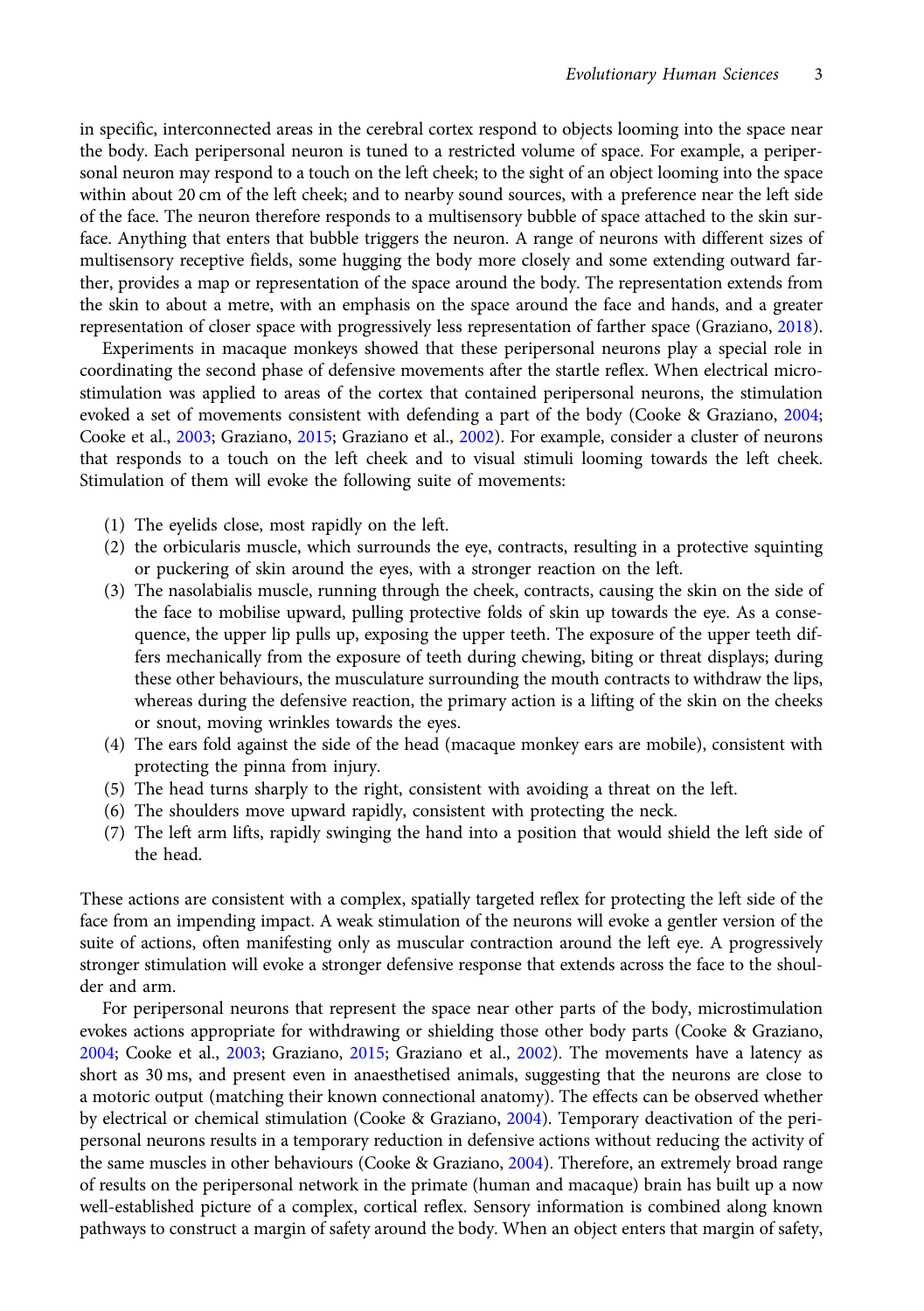the relevant neurons become active, their activity evokes a set of movements that protect the threatened body part and stronger activity evokes a stronger defensive response.

In summary, two main kinds of reflexes defend the body surface. The startle response, mediated subcortically, begins within 5 ms of the onset of a threat, and the peripersonal protective response, mediated by a cortical network of peripersonal neurons, begins within 30 ms. These two mechanisms operate together and represent the initial, involuntary response that protects the body.

# Defensive actions as data breaches

Defensive actions have three properties that make them uniquely relevant to the evolution of social signals (Graziano, [2021](#page-11-0)). First, they are easily visible to others. Second, they contain information about the internal state of an animal, especially about stress and anxiety. Third, they are important for survival and cannot be safely suppressed. These properties pertain both to the short-latency startle mechanism and the longer-latency peripersonal space mechanism.

For simplicity of explanation, here I will use a hypothetical Monkey A and Monkey B, but of course the interactions are likely to be more complex and will sometimes involve more than two individuals. Suppose Monkey A is attacked by Monkey B. Monkey A responds with a startle reflex followed by a more spatially specific, blocking and withdrawing reflex. The defensive reaction is visible to Monkey B. A weak response will appear as muscular tension and pursing of skin around the eyes. A stronger response will appear throughout the face. An even stronger response will include ducking or cringing, the head down, the shoulders up, the torso hunched.

Monkey B could, in principle, use those visual cues. Although the defensive response is a reflex, the volume knob on the reflex is influenced by the animal's state of stress and emotion, by recent threats and events, and by the animal's own perception of the risks it faces in the moment. A weak defensive response indicates that Monkey A is relatively stress free, in a state of low fear, probably of higher status in the troop hierarchy, in a moment of health and strength. The stronger the defensive reaction, the greater the likelihood that the animal has internal stress and fear, indicating weakness or lower hierarchical status or a history of losing fights. Monkey A is, in a sense, leaking actionable information about itself. The situation is primed for the evolution of a social signal.

There is a diversity of opinion on how signals evolve in animals. Information-based theories posit that signals evolve to transfer information from one agent to another (Font & Carazo, [2010;](#page-11-0) Seyfarth et al., [2010;](#page-12-0) Slocombe & Zuberbühler, [2007](#page-12-0)). Non-information-based theories posit that signals evolve because they have a direct effect on the behaviour of others (Dawkins & Krebs, [1978](#page-10-0); Owren & Rendall, [1997;](#page-12-0) Rendall et al., [2009\)](#page-12-0). Here I do not take a stance on signals in general. With respect to defensive behaviour in particular, in the following sections, I suggest two processes. First, adapting to respond to informative cues in the environment may be a useful way to think about the evolution of the receiver. Second, once the receiver has evolved to respond in a specific way in a specific circumstance, then a more direct effect is likely to drive the evolution of the sender and of the signal itself, which evolves to manipulate the behaviour of the receiver. The specific evolutionary processes will be clarified below as I discuss how defensive reactions may have given rise to three particular human social signals: smiling, laughing and crying.

#### Smiling

A widely accepted explanation exists for the evolution of the smile, or the affiliative gesture called the 'silent bared teeth display', as originating from a subservient or submissive display (Beisner & McCowan, [2014;](#page-10-0) De Marco & Visalberghi, [2007](#page-10-0); Preuschoft, [1992;](#page-12-0) Thierry et al., [1989;](#page-12-0) Von Hooff, [1962\)](#page-12-0). Here I will summarise that explanation but with my own emphasis on the potential role of defensive reflexes.

Social signals are thought to evolve to allow the sender to manipulate the behaviour of the receiver (Dawkins & Krebs, [1978;](#page-10-0) Fridlund, [1994](#page-11-0); Grafen & Johnstone, [1993](#page-11-0); Godfray & Johnstone, [2000;](#page-11-0)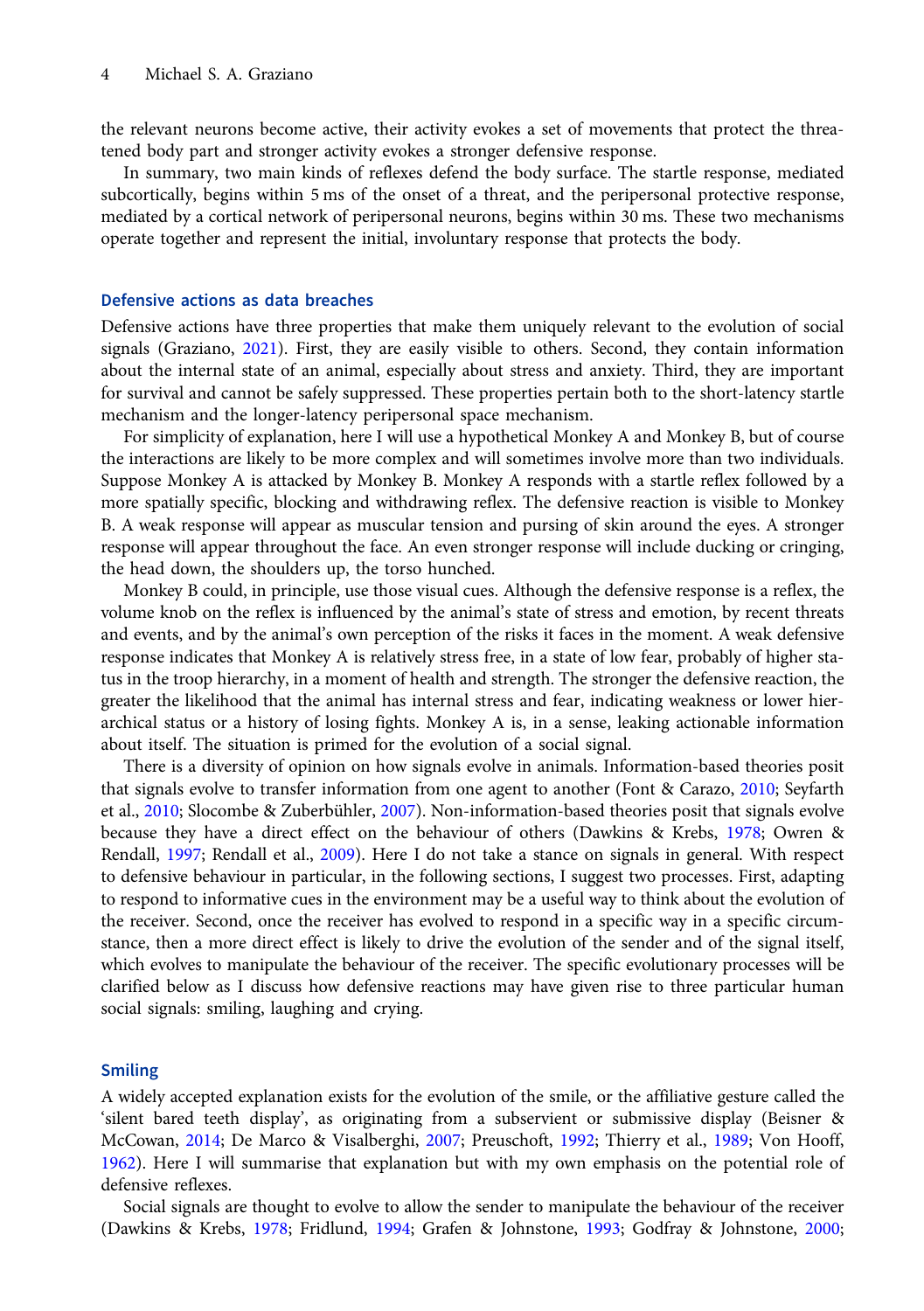Krebs & Dawkins, [1984](#page-11-0); Morton, [2017;](#page-12-0) Schmidt & Cohn, [2001\)](#page-12-0). In that interpretation, one can distinguish three steps. First, a stimulus exists in the environment. Second, the receiver evolves to respond to the stimulus. Third, the sender evolves to deploy or exaggerate that stimulus to manipulate the behaviour of the receiver.

Could smiling have evolved from defensive actions, following this pattern? Imagine two monkeys that belong to the same social group. Suppose Monkey B looms towards Monkey A as a challenge to hierarchical status, entering peripersonal space and triggering a defensive reaction. Suppose the reaction is large. By implication, A is of lower hierarchical status, stressed, less likely to fight, more likely to flee. This visible defensive behaviour plays the role of the initial stimulus from which a social signal can evolve.

Now suppose that evolution has shaped the receiver. Monkey B's neural systems are tuned to be sensitive to a useful environmental cue, A's visible defensive behaviour. What reaction to that cue would be advantageous to B? One can imagine situations in which B might take advantage of the sign of weakness to press the attack. However, within a social group, B is more likely to benefit from reducing or stopping the attack. That reaction is adaptive because there is no hierarchical status to be gained by fighting the lower status A, and B can save energy and risk. During the interaction, no explicit cognitive process occurs. Monkey B does not look at the defensive reaction of A, judge its magnitude and explicitly figure out, 'I don't need to fight this wimp'. Rather, natural selection has shaped the neural systems of B to create a social reflex. The sight of a large defensive reaction in A on the approach of B automatically triggers a reduction in overt aggression of B. Thus far, there is no social signal – just an environmental cue to which B has evolved to respond. One could say that information about A, contained within A's defensive movements, was present in B's environment, and allowed for the evolution of a specific response mechanism in B to benefit B's survival. It is in this sense that information may be a useful way to think about the evolution of the receiver.

Now the evolution of the sender and of the signal itself can occur. If monkey A happens to produce a specific behaviour, a defensive set, and if B sees it, it will cause a specific effect on B, reducing B's aggression. The behaviour is like a string that A can pull to cause a change in its environment that is advantageous to it. Natural selection therefore equips A with a mechanism for generating that behaviour in a social context. Now, in addition to the original mechanisms for generating a defensive reaction when a physical object looms into peripersonal space and threatens to collide with the skin, Monkey A has a separate mechanism, a social mechanism, that generates a mimic defensive action that is exaggerated, more visible, lasts longer than a startle reflex or a peripersonal defensive response, and can be produced outside the context of a looming collision. Thus a social signal, which looks like a distorted, extended defensive reaction, has evolved. The signal itself did not evolve to transmit information from A to B; rather, it evolved because of the direct effect it has on the behaviour of B, reducing aggression. Presumably, the evolutionary process does not stop there. The sender's ability to produce the signal, the exact form of the signal and the receiver's ability to detect and respond to the signal must continue to co-evolve as an integrated system.

This social signal has been observed in a range of primates from various species of monkeys and apes to humans (Beisner & McCowan, [2014](#page-10-0); De Marco & Visalberghi, [2007;](#page-10-0) Orlowska, et al., [2018](#page-12-0); Preuschoft, [1992;](#page-12-0) Thierry et al., [1989;](#page-12-0) Von Hooff, [1962\)](#page-12-0). The exact form is slightly different in different species. In humans, its epicentre is around the eyes. The Duchanne smile, or genuine smile, involves the contraction of the orbicularis muscle around the eye, in addition to the flashing of teeth (Duchenne, [1990\)](#page-11-0). One might ask how a flash of teeth, an obvious threat, could have evolved into a signal of non-aggression. However, I suggest that the question is mistaken. The exposure of the teeth is fundamentally different between the non-aggression signal and an aggressive display. Exposing the teeth to bite or threaten is more associated with the musculature immediately surrounding the mouth. In the non-aggression display, the exposure of the upper teeth is more associated with a contraction of the nasolabialis muscle, zygomaticus major, and other muscles that lie towards the sides of the mouth and that lift the cheeks, bunching them upward, causing a wrinkling of skin under the eyes. Imagine walking from a dark room into painfully bright sun. You produce a reflexive reaction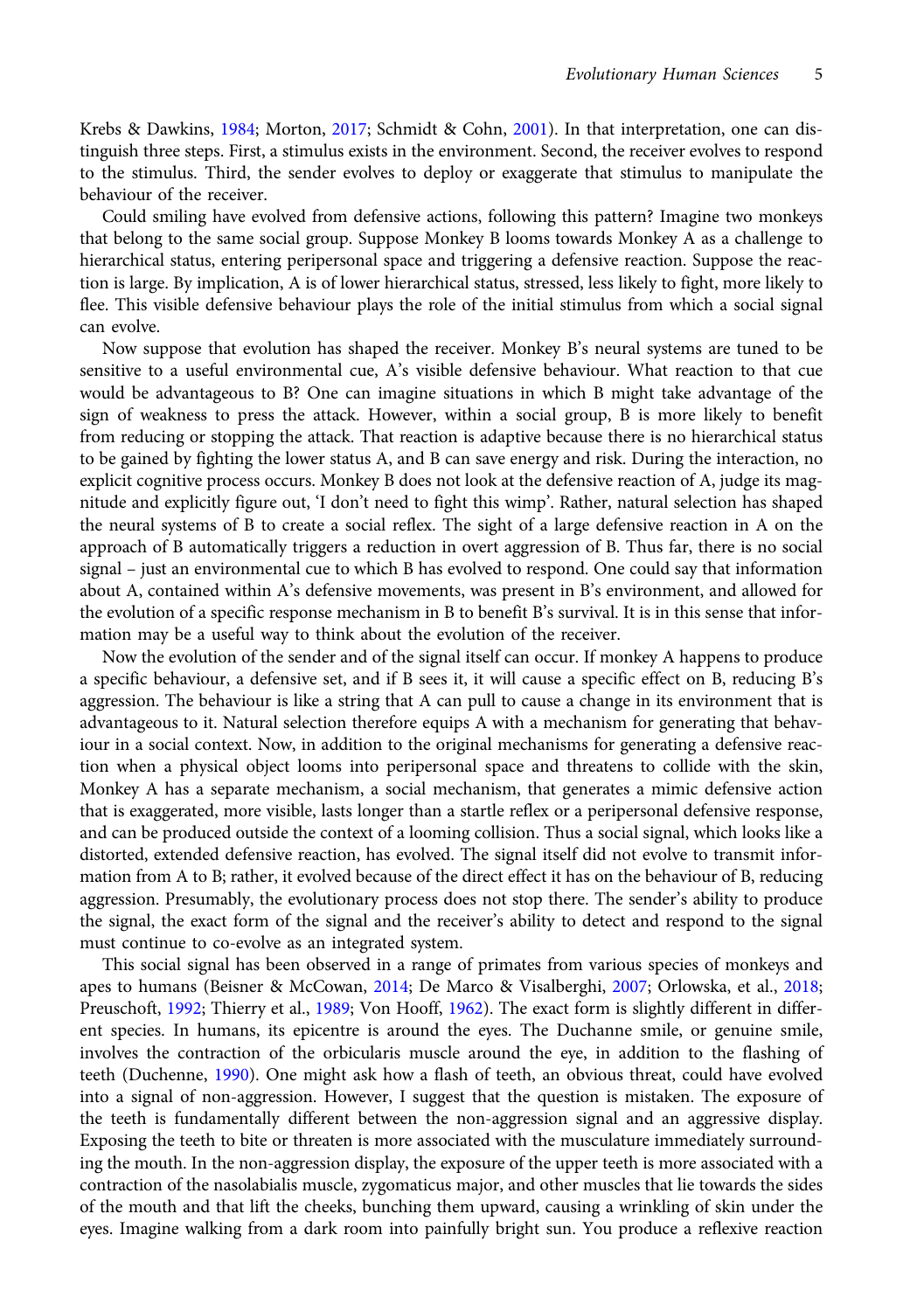including a pursing of skin around the eyes, partial closure of the lids, bunching of the cheeks upward, and a consequent lifting of the upper lip and exposure of the upper teeth. Everyone is familiar with the involuntary sun grimace. It has nothing to do with making a threat and everything to do with protecting the eyes. The facial components of a strong, genuine smile resemble those defensive components.

The proposal is not that the human smile is a defensive cringe, or that a defensive cringe evolved into a smile. I am suggesting that a smile evolved as an exaggerated mimic of a defensive reaction, because of the aggression-reducing impact of that stimulus on the behaviour of others. In analogy, one would not say that twigs are stick insects, or that twigs evolved into stick insects. Rather, stick insects evolved to mimic twigs because of the impact of that stimulus on receivers (birds). In the present hypothesis, a smile is a mimic defensive reaction, slower and more sustained (and therefore more visible) than a real defensive reaction, and is typically emitted in a social context to reduce aggression.

#### Laughter

Imagine the most intense, stomach-clutching, tear-streaming laughter. The skin wrinkles and puckers around the eyes. The eyes close. The muscles in the cheeks mobilise the skin upward, further hiding the eyes in puckered folds. As the cheeks bunch upward, the upper lip is lifted, exposing the teeth. The shoulders lift, the torso curls forward, the arms and hands curl around the abdomen. Tears secrete. A repeated huffing sound is produced, sometimes unvoiced and sometimes voiced. Laughter appears to be a loud, exaggerated, extended mimic of a defensive reaction. Even the tears match a reflexive defence of the eyes. Could laughter be explained by a similar evolutionary process as for the smile, mimicking defensive reflexes? Here I argue the case, while acknowledging that the proposal is speculative (Graziano [2018](#page-11-0), [2021](#page-11-0)).

Ethologists have described a gesture, common among many mammals, called the open-mouth play face (Cordoni et al., [2016;](#page-10-0) Darwin, [1872;](#page-10-0) Henry & Herrero, [1974;](#page-11-0) Jolly, [1966](#page-11-0); Palagi, [2008,](#page-12-0) [2009;](#page-12-0) Preuschoft, [1992](#page-12-0); Ross et al., [2010;](#page-12-0) von Hooff, [1962](#page-12-0)). When mammals play, they gently bite, and an open mouth with covered teeth may have evolved into a signal to regulate the play. Great apes, like most primates, have an open-mouth play face (Darwin, [1872;](#page-10-0) Ross et al., [2010;](#page-12-0) von Hooff, [1962\)](#page-12-0). In addition to the visual display, great apes add a sound. When a chimpanzee is tickled, it opens its mouth and makes a series of huffing sounds. Bonobos, gorillas and orangutans do the same. Darwin [\(1872\)](#page-10-0) noted the similarity between ape huffing and human laughter, and that similarity has been studied more recently in quantitative detail (Kret et al., [2021;](#page-11-0) Ross et al., [2010\)](#page-12-0). By implication, at least the vocalised part of human laughter may have first evolved in the common ancestor of apes and humans. Other scientists argue that an analogue of play laughter can even be found in rats, which emit high-frequency sounds as a part of their social interactions (Panksepp, [2007](#page-12-0)).

A variety of hypotheses have been proposed for the origin of laughter, focusing on social interaction, play and laughter's reward value (Gervais & Wilson, [2005;](#page-11-0) Provine, [2004;](#page-12-0) Scott et al., [2014;](#page-12-0) Wood et al, [2017\)](#page-12-0). Two kinds of laughter are distinguished: spontaneous and volitional (Bryant & Aktipis, [2014\)](#page-10-0). Spontaneous laughter is hypothesised to have evolved early, perhaps millions of years ago, and volitional laughter is hypothesised to be a cultural expansion of the original behaviour. Although the broad outlines of these evolutionary accounts are generally well accepted, they also have limitations. These accounts almost entirely focus on the vocal sound and do not address the many other physical actions that make up laughter. The argument that I will present here is not meant to contradict the previous accounts, but rather to add to them, addressing aspects of laughter that have not been previously explained. My argument here depends on recognising that human laughter is more than an open mouth and a huffing sound. It is an integrated, multicomponent behaviour that spans the face and other body parts. As the intensity of the display increases, more of its components emerge. Tension around the eyes emerges first. As the signal increases in intensity, one observes the opening of the mouth, the huffing sound, the muscular tension that lifts the cheeks towards the eyes and lifts the upper lip; then the components that engage other body parts emerge, such as lifting the shoulders, hunching the torso and a blocking posture of arms and hands over the abdomen or face.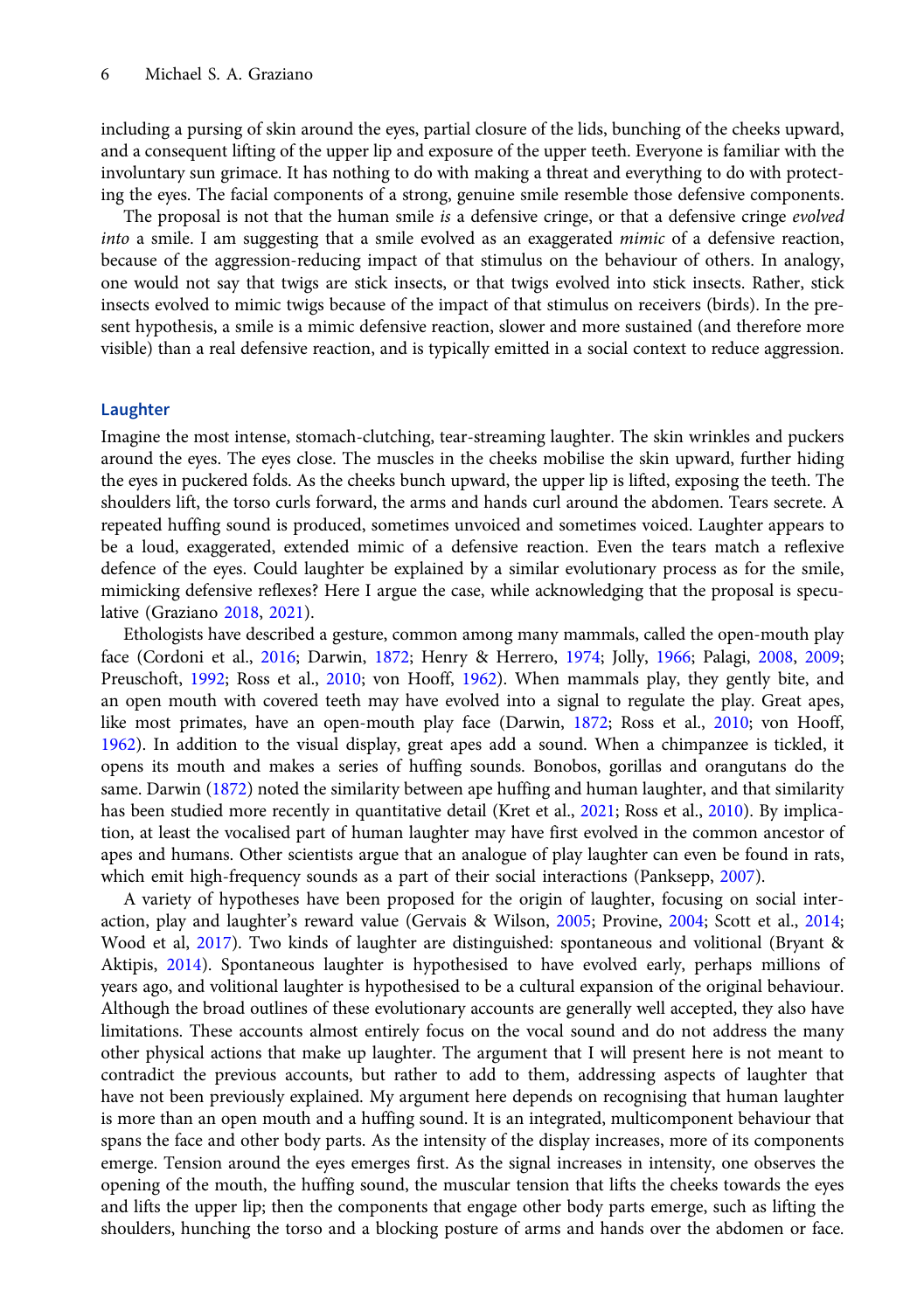Tickle-evoked laughter is particularly interesting in the present discussion, because it is a reaction to an intrusion into peripersonal space and closely resembles the defensive reflexes triggered by peripersonal neurons (Graziano, [2018](#page-11-0)). Here I argue that tickle-evoked laugher evolved originally from defensive actions, as a signal to regulate play fighting, and that it then took on broader social roles.

Play fighting is common in mammals. It is beneficial because it hones coordination in general and fighting skills in specific. Ideally, the participant should learn to land successful blows or bites, but at the same time, should avoid harming the sparring partner, which would end a useful interaction. The goals might be better accomplished if play fighting were regulated by social signalling.

Imagine two human ancestors, primates A and B, play fighting. B tries to penetrate the defences of A to make contact with a vulnerable body part, such as the abdomen or neck, while A blocks and protects using a typical suite of defensive reflexes. Its torso curls, its arms move into blocking postures, its shoulders lift to protect the neck, its facial muscles contract to protect the eyes. As the attacking hand looms farther into A's peripersonal space, the defensive reaction becomes stronger. If B makes contact with A's skin, the peripersonal neurons fire at peak activity and trigger an intense defensive reaction. If B lands a blow near the eyes or nose, an autonomic reaction causes A's tear ducts to secrete lubricant, protecting the eyes.

This visible defensive reaction contains information. It signifies that B has won a moment in the fight. It also signifies that B has reached the threshold of harming A – a threshold that, for the benefit of both parties, it is better not to cross. In the present hypothesis, evolution, operating within that context, shaped a receiving mechanism in the brain to take advantage of the available cues. The stimulus – the multicomponent, strong defensive reaction – triggers B to pull back, keeping the play fight safe for A. At the same time, the stimulus also acts as a reward. It signals that B has engaged in a skillful attack that slipped past A's defences, and B should learn the move for the future. None of the process is cognitively explicit. B does not think to itself, 'I don't want to hurt him; I better back off. And hey, I won a point!' Instead, a social reflex has evolved; the defensive reaction in the context of the play fight evokes an automatic reaction in B.

Finally, according to the hypothesis, evolution can shape the sender of the signal. If a strong defensive reaction in A causes B to temporarily suspend the attack, then it is advantageous to A to deploy that behaviour to avoid injury. Therefore, a mechanism evolves that mimics the defensive reaction in an exaggerated manner, at the appropriate moment during the play fight, when B's attack is about to land or has just landed. As a result, over millions of years, a complex, integrated, social mechanism emerges. In that mechanism, during a play fight, when B wins a point and lands a touch on a vulnerable, heavily defended body part, A deploys a loud, extended, exaggerated mimic of a defensive reaction. The explanation provides a compelling account of the facial and postural components that accompany tickle-evoked laughter. Yet how does the voiced part of the signal fit? Squeezing air from the lungs is a normal part of a defensive reaction, as described above. That auditory component is exaggerated in laughter. One possibility is that a signal that is multimodal, in this case both visual and auditory, is more effective (Hebets & Papaj, [2005\)](#page-11-0). Adding an acoustic component to the signal allows it to be received immediately, regardless of where B is looking, thereby ensuring that the play fight is regulated and injury is avoided.

In this speculation, B's reaction is not all-or-nothing, but depends on the intensity of A's signal. While A's laughter is gentle, B continues the play attack; as the laughter intensifies, B is signalled that it is approaching a desirable goal; when the laughter rises to a sharp peak, B pauses and pulls back for a moment. The laughter acts to moderate B's attack, but it also acts as a reward to B, reinforcing a successful play attack that has penetrated A's defences. If you have ever tickled a child, you may be familiar with the dynamic. You may also be familiar with the pattern that laughter is evoked most consistently by touching specific, vulnerable, heavily defended parts of the body. I argue that this hypothesised evolutionary process reasonably explains the feature-by-feature similarity between defensive reflexes and tickle-evoked laughter. The strength of the explanation lies in recognising that laughter is not just a vocal phenomenon but is accompanied by a highly specific set of facial and postural components, all of which make sense as an integrated whole.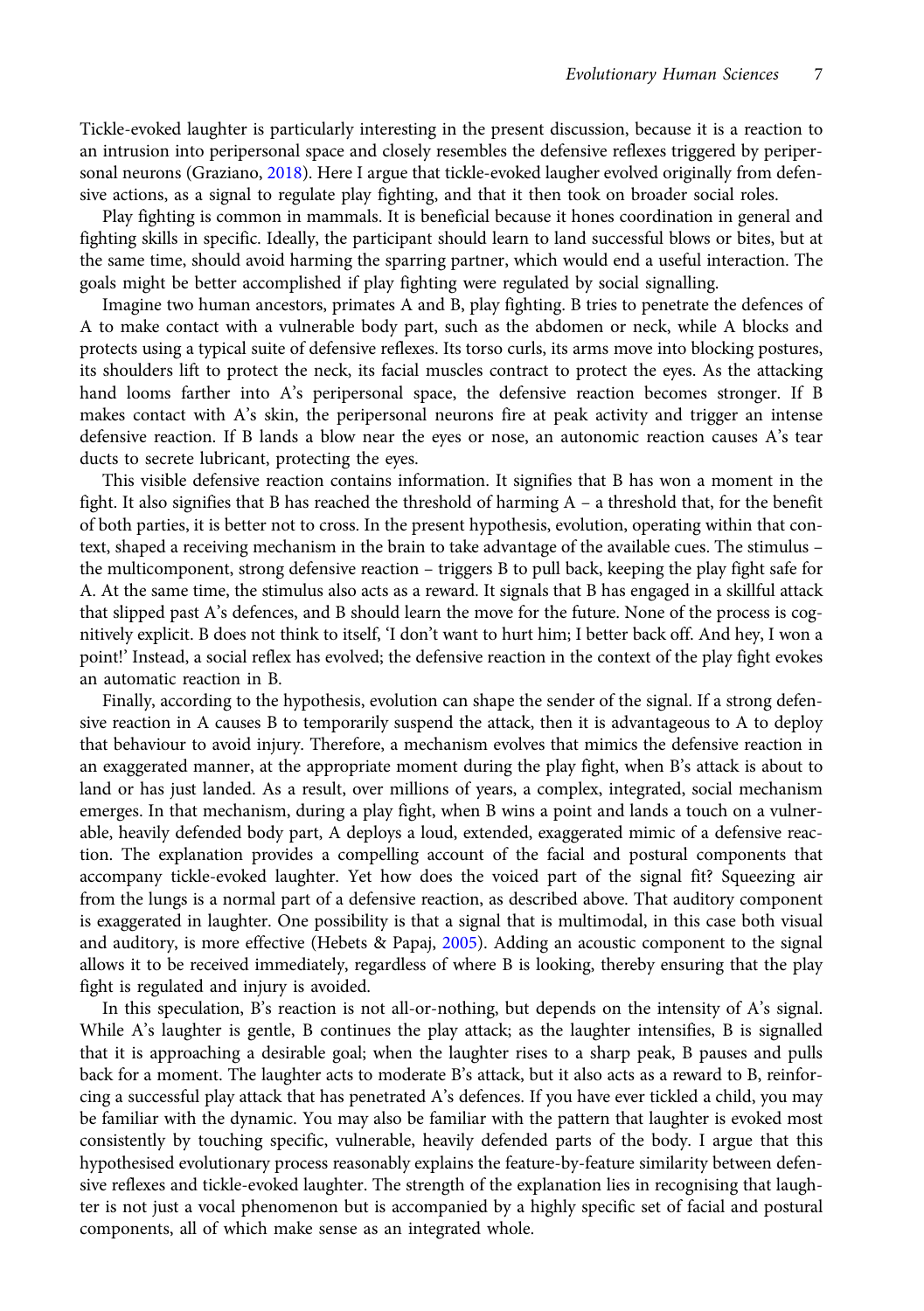Humans laugh in a range of contexts outside of play fights (Martin, [2007\)](#page-12-0). How did tickle-evoked laughter evolve into other social forms? Here I will speculate freely. If the account thus far is correct, then laughter in play fighting took on a role as a reward. It rewards a successful move that slips past a play partner's defences. With that laughter signal, animal A has the power to dispense a reward to animal B. Reward plays a crucial role in animal behaviour. It reinforces the behaviour that occurred immediately before the reward, and thus shapes behavioural repertoire. In a social species, each animal having the ability to dispense a small, token reward to others at any time, thereby shaping the behaviour of others, may create extremely complex social dynamics. The role of laughter in social reward has been noted before (Scott et al., [2014;](#page-12-0) Wood et al., [2017](#page-12-0)).

For example, consider a standup comic. He tells jokes and the audience laughs. The laughs serve as reinforcers shaping the comic's behaviour. His act is honed through years of experience, testing material, keeping bits that get the most laughs and dropping those that do not. He is effectively a rat in an operant conditioning chamber, shaped by reward pellets to press a lever, do a spin and hop through a ring. Whatever contortions get the reward, that is what the comic learns to do. The interaction still retains an echo of the dynamics of a play fight. A joke is a fast emotional or cognitive jab that lands a punch (not coincidentally called a punch line). It must be unexpected. The surprise element, that misdirects and sneaks past the expectations of the audience, is key to the joke. And having made the joke, a good comic backs off for a moment, even if only for a few seconds, letting the punch line hang for several beats, and then begins the next joke. In humor, timing is everything. Why? In this hypothesis, it is because the brain mechanism that underlies humor evolved first in relation to a physical play fight, in which timing and misdirection and surprise are literally everything to success.

Human laughter is also sometimes used negatively (Martin, [2007](#page-12-0)). As the famous Mel Brooks quote goes, 'Tragedy is when I cut my finger. Comedy is when you fall into an open sewer and die'. Why do people laugh at the discomfort of others, communicating contempt? It could be argued that the negative variant of laughter is a minor modification of the positive variant. Imagine person A and B in conflict. B wins – knocks A over, trips him in the mud. B wins a social reward: bystanders laugh. Yet to A, the same signal indicates failure; whatever A has done should be avoided in the future. Therefore, the mechanism evolves to distinguish two, contextually defined forms of the signal: the social reward for desired behaviour and the social punishment for undesirable behaviour.

Perhaps only a species with extreme social sophistication could handle such a complex signalling mechanism. Laughter is not uniform but a collection of signals, used in a variety of contexts, to produce a range of opposing effects on others. The signals themselves are nearly identical across situations. Only subtle shifts in tone, facial expression and contextual framing, distinguish one signal from another.

# Crying

The evolution of crying is less well studied than the evolution of smiling or laughing. The reason is that crying, unlike laughing, is apparently unique to humans (Gračanin et al., [2018;](#page-11-0) Vingerhoets, [2013\)](#page-12-0). Non-human animals produce distress calls, whereas humans cry, making comparative evolutionary studies difficult. Scientific speculations on crying date back to Darwin ([1872](#page-10-0)), and many evolutionary hypotheses have been proposed since (Andrew, [1963;](#page-10-0) Gračanin et al., [2018;](#page-11-0) Hasson, [2009;](#page-11-0) Murube, [2009](#page-12-0); Neuman, [2007](#page-12-0); Provine et al., 2009; Vingerhoets, [2013\)](#page-12-0). There is a general consensus that crying acts as a social signal, that it evokes comfort or support from others, and that it is usually although not always associated with distress (Gračanin et al., [2018](#page-11-0); Hasson, [2009](#page-11-0); Hendriks & Vingerhoets, [2006](#page-11-0); Hendriks et al., [2008](#page-11-0); Lane, [2006](#page-11-0); Provine et al., [2009](#page-12-0); Vingerhoets, [2013](#page-12-0)). Almost all speculation, hypothesis and data, however, focus on one aspect of crying: the production of tears. I argue here that this blinkered focus on tear secretion misses crucial aspects of crying that are clues to its origin. It is like the blind man who feels the elephant's tail and cannot figure out what kind of creature it is. I argue that human crying, in its most intense form, includes secreting tears, contracting the musculature around the eyes, bunching the cheeks upward, lifting the upper lip,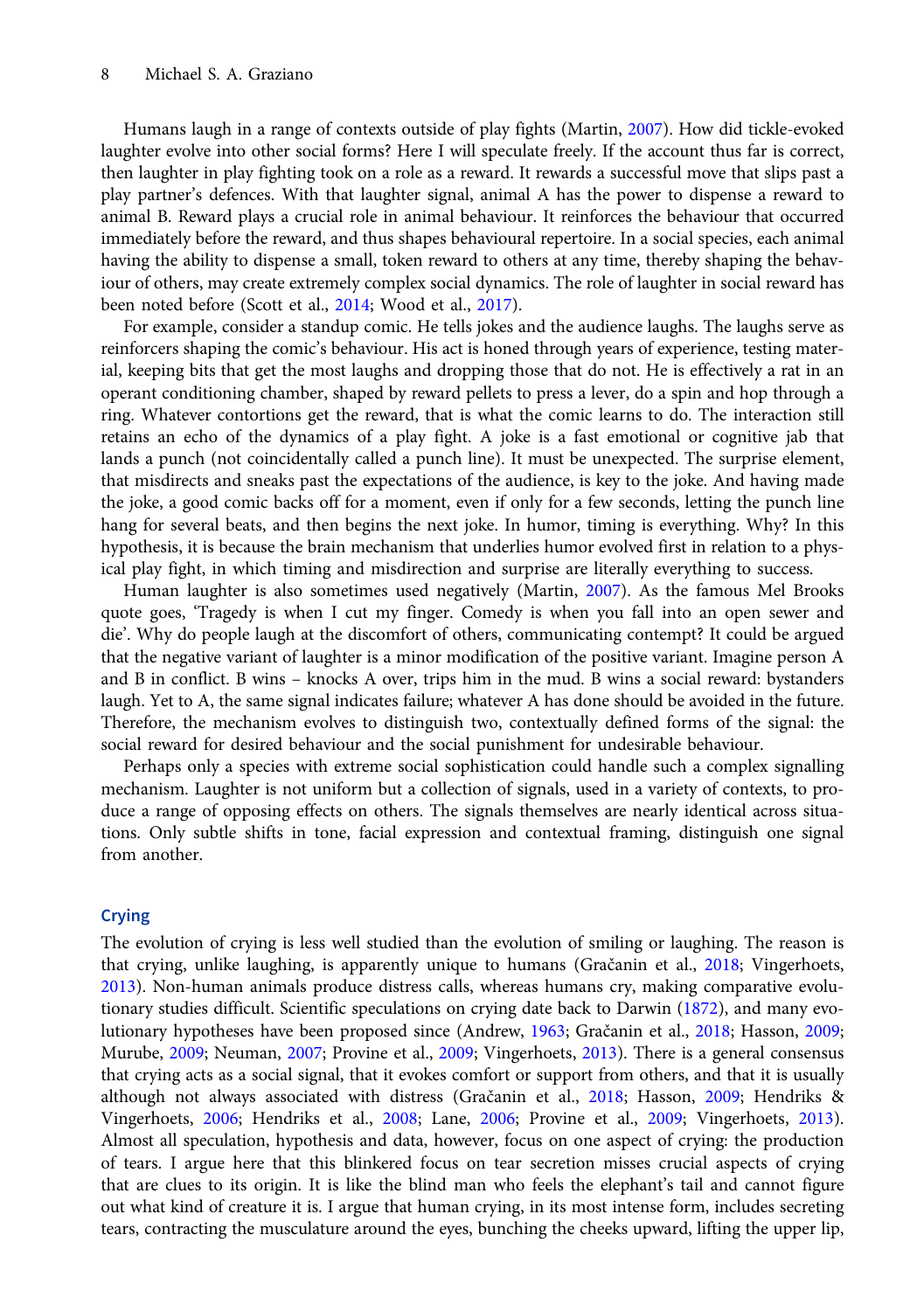lowering the head, raising the shoulders, hunching the torso, pulling the arms into a blocking posture around the abdomen or face, and repeated vocalisations. Everyone who has had an involuntary fit of intense sobbing knows these components. The behaviour resembles a loud, exaggerated and sustained mimic of a defensive set. No other species, as far as I know, solicits comfort by mimicking the reflexes normally triggered by a vigorous blow to the face. The mystery of crying is not why we evolved a signal to solicit comfort, but why it evolved such a specific physical form.

Many proposals begin with infant crying (Darwin, [1872](#page-10-0); Gračanin et al., [2018](#page-11-0)). Human infants, like infants of other species, produce a distress cry that solicits protection and comfort from adults. Unique to humans, after a few months of life, tear production during distress vocalisation begins, and the suite of actions that form crying remains in the repertoire of social signals throughout adulthood (Penbharkkul & Karelitz, [1962](#page-12-0)). The signal must have some adaptive value that begins in infancy and extends into adulthood.

One can imagine many ways in which the defensive suite of movements might give rise to a social signal that solicits comfort. Here I offer one speculation to make the point, but other scenarios may be just as possible. Consider two human ancestors, A and B, belonging to the same group. B attacks A in a dispute over food, personal space or another reason. After the attack, B comforts A. Other members of the troupe might also comfort A by grooming or touching. In bonobos, the comforting sometimes takes the form of makeup sex (Clay & de Waal, [2013](#page-10-0); Furuichi, [2011](#page-11-0)). Underlying these instances of comforting is an initial aggression that threatens social amity. Because fights are inevitable, it is adaptive to have a mechanism for comforting the victim afterwards to repair amity.

Many species have unique methods of fighting. Sheep bash horns. Deer lock antlers. Giraffes bang their necks together. Humans ball their hands into a boney club and sock each other in the face. We may take fisticuffs for granted as a normal part of human aggression, but note that it is an idiosyncratic, species-typical mode of aggression, especially among males. Suppose B punches A in the face. All the usual defensive reflexes deploy. The skin puckers around the eyes. The cheeks and upper lip pull up hard, further wrinkling the skin protectively around the eyes. The head ducks, the shoulders rise, the arms pull across the torso or the face, the eyes water in an autonomic response.

Individual B, the aggressor, needs a mechanism for recognising when it should reduce aggression and offer comfort, to repair social amity. Others in the group also need a mechanism for recognising when to offer comfort to A. The defensive reaction of A offers a potential cue. It is highly visible and diagnostic. In this hypothesis, humans evolved to respond to that particular cue. When I see you enact an extreme defensive set, especially the kind triggered by a violent blow on the face, it evokes an instinctive reaction in me. I am more likely to reduce aggression and give comfort. My reaction helps preserve social amity, which is advantageous to me. Now we have at least one possible account of how the receiver mechanism evolved.

Once the receiver mechanism is present, the sender mechanism can evolve. If A mimics that type of defensive reaction, even if no attack has happened, it should be able to extract comfort from B, or from others in the group. A can exaggerate the signal, extending it over seconds or minutes, to increase its effect on B. If A makes that display, the signal will press buttons in B's brain and evoke comforting behaviour, or at least inhibit aggression. The evidence suggests that crying does serve as a signal to elicit comfort and emotional support (e.g. Lane, [2006;](#page-11-0) Hendriks et al., [2008\)](#page-11-0). One set of studies suggests that female crying 'acts as a signal to alert males during a conflict that they have overstepped boundaries' (Lane, [2006](#page-11-0)).

In this account, crying is not itself a facial protective action. It is a mimic of the defensive suite of actions. It is exaggerated, extended in time, sometimes noisy and therefore more detectable by the receiver. The present proposal does not necessarily contradict previous speculations that focus exclusively on tears as a social signal. However, the defensive mimic theory explains the larger, integrated suite of behaviours, many of which emerge progressively more clearly as the signal rises in intensity. No evolutionary account of crying should ignore the integrated suite of actions. I am also not claiming that a narrow behaviour of human ancestors punching each other on the nose formed the sole source of the distress and bodily defence that then initiated the evolution of the signal. Other kinds of injury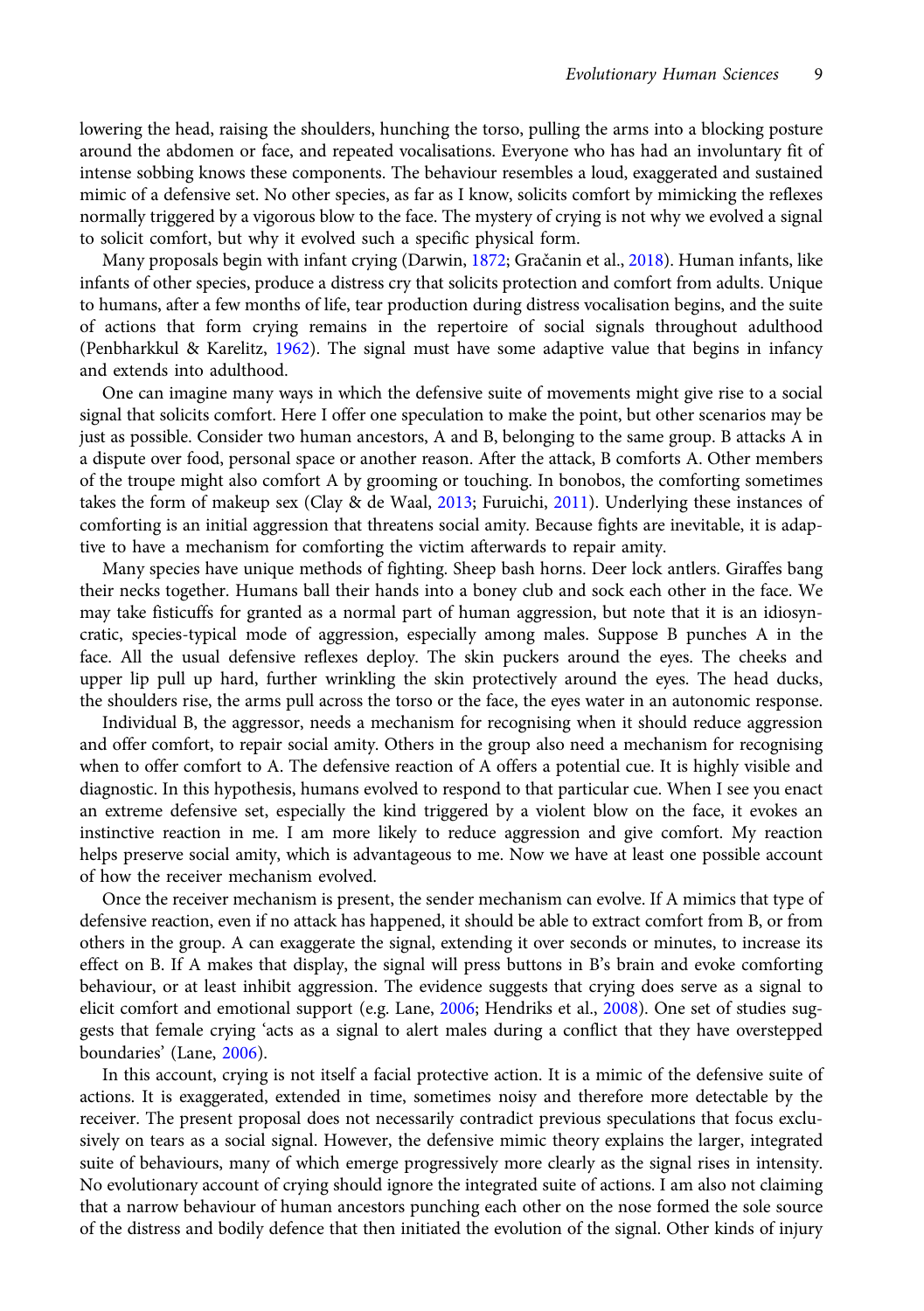or threat might also be part of a defensive-mimic origin story. However, it is worth noting that the components of crying neatly match the defensive set for a punch in the face, and a punch in the face is a species-typical mode of aggression. Maybe that human form of violence was a significant contributor to the evolution of the signal that solicits a cessation of aggression and an offering of comfort.

Note that the proposal for crying is essentially the same as for laughter. Both involve fighting (play fighting or real fighting), defensive reactions and defensive-mimic signals that moderate aggression. In this account, laughing and crying may apply to different contexts, but they evolved in parallel, shaped by similar dynamics, explaining why they share a similar form. One of the strangest aspects of human social signalling is that crying and laughing are eerily similar, component by component – vocalisation, facial actions, head and body postures, and the production of tears. Their dynamics are different: in weak form, crying seems more focused on contraction of facial musculature and tear production, whereas laughing seems more focused on vocalisation. In strong form, as more of their components emerge, they become nearly identical. A person in an uncontrollable, stomach-clutching, eyestreaming fit of laughter can look like a person crying. Sometimes only context distinguishes. The defensive mimic theory neatly explains the similarity.

#### How general is the defensive mimic theory?

Of course, not all social signals stem from defensive reflexes. Yet a large range of human emotional expressions may have been influenced by them. The reason, it is argued here, relates to the fundamental properties of defensive reflexes. They are visible to others, they contain information about the internal state of an animal and they cannot be safely suppressed. They are unavoidable data breaches, and therefore ripe for evolutionary processes that result in social signals. In this article I discussed three particular classes of signals – smiling, laughing and crying. However, the defensive mimic explanation may be more general than these three categories.

For example, when a person is anxious or of low hierarchical status compared with others nearby, the person may stand in a characteristic way that resembles the startle posture. We are all familiar with the common, servile cringe: the shoulders raised slightly around the neck, the arms and hands drawn in around the abdomen or chest, the torso curved forward slightly (Darwin, [1872;](#page-10-0) Ellyson & Dovidio, [1985;](#page-11-0) Hall et al., [2005\)](#page-11-0). In contrast, when a person is confident or communicating high hierarchical status, the exact inversion of the defensive posture appears: the head is held upright, in particular the shoulders are down, exposing the neck, the back is straight, the chest is out, the arms are at the sides or even spread expansively. I argue here that the difference is *not* simply that the confident person is trying to look larger or the subservient person smaller. Instead, both postures function as effective signals because one resembles a defensive stance in many of its features and therefore is associated with high stress and low status, and the other inverts the defensive stance and therefore is associated with low stress and high status.

Greeting rituals vary across cultures, but often involve touching body parts that are normally heavily protected by defensive reflexes (Bell, [1997](#page-10-0); Rossano, [2015\)](#page-12-0). People touch faces or hands, possibly signalling a mutual non-aggression by showing that normally defended skin surfaces are intentionally exposed to the other person. At least we do not go to the extreme of grasping each other's genitalia, as in some species of baboons (Dal Pesco & Fischer, [2020\)](#page-10-0).

One of the most fundamental features of human social interaction is personal space, the protective zone around the body into which we prefer not to let other people (Graziano, [2018](#page-11-0); Hall, [1966;](#page-11-0) Hediger, [1955](#page-11-0)). Personal space reflects internal state. Anxiety increases it and confidence shrinks it. When compared with the cultural norm, those who push into a crowd and stand close to others are unconsciously signalling confidence. Those who stay near the edges of crowds or shrink away to maintain a greater distance from others are signalling anxiety and low confidence. Personal space is hypothesised to be a product of the peripersonal neurons, described at the start of this article, that coordinate defensive reflexes. Therefore, once again, defensive mechanisms profoundly shape human social signalling.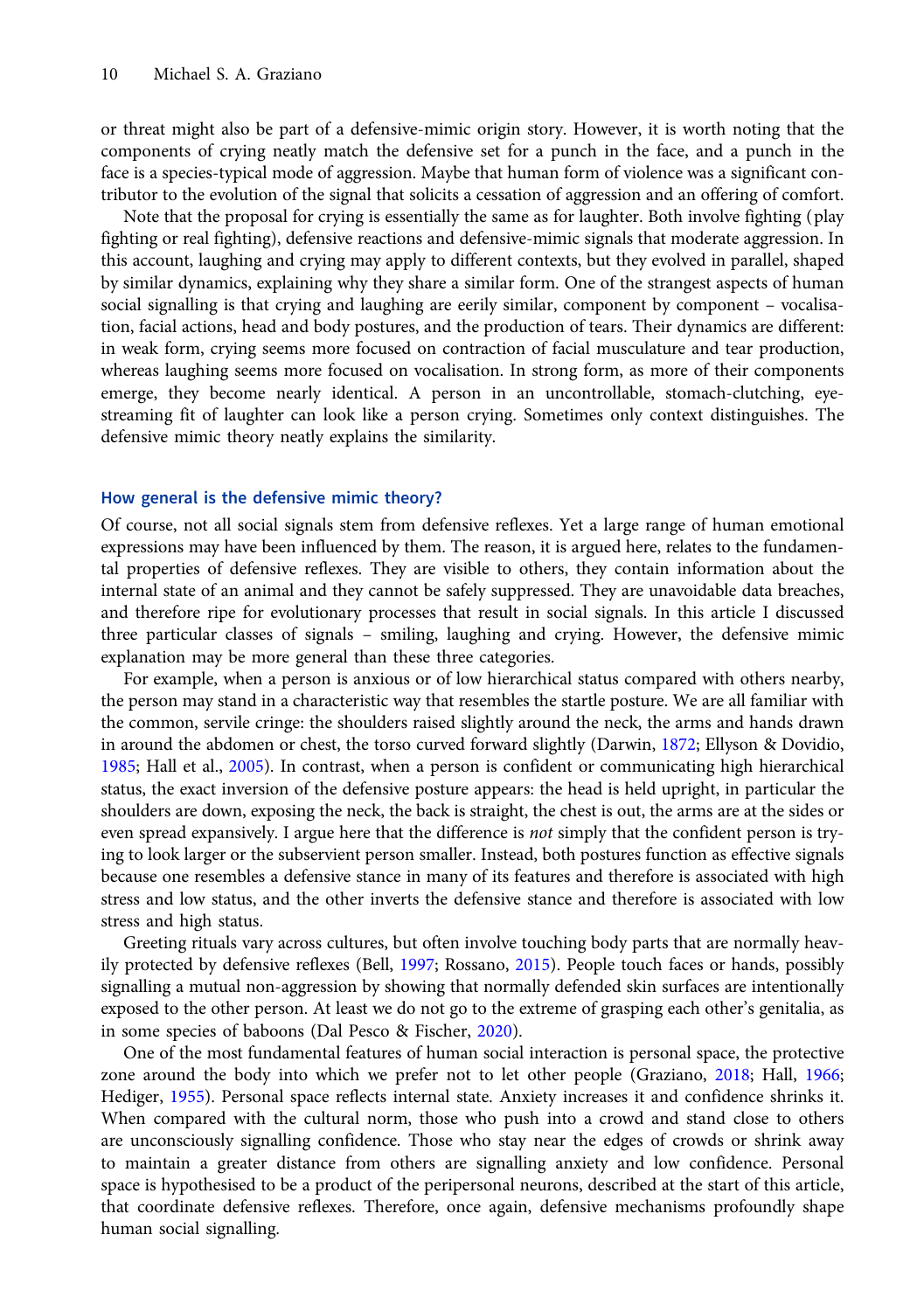<span id="page-10-0"></span>The purpose of this article is not to claim that all of human social behaviour derives from a primitive set of defensive reflexes. The purpose is to argue that defensive reflexes played a disproportionately large, hidden role in the evolution of human social signalling. I argue that its impact can be seen in smiling, laughing and crying, along with subtle variants and subcategories of each, and in a large range of other postural expressions and social signals.

Because the defensive mimic theory is relatively new and has not been extensively studied or compared across species, it is not clear (to me) how much it may apply beyond humans. Some of the defensive-related expressions discussed in this article can be found in other primate species, but it may be that defensive reflexes have had a comparatively larger influence on human social signalling. Here I offer one final speculation. Social signals in many species are obvious – bright colours, stereotyped actions or clearly distinguishable sounds. In humans, social signalling seems more often to involve signals that differ from each other subtly or by context. Language is a paradigmatic example, in which small sound differences convey enormous differences in meaning. Perhaps the greater signalling intelligence of humans helped unlock the advantages of mimic defensive signals, a domain of social interaction in which the subtlest shades, intensities and contexts of mimic defensive movements can signal that I'm friendly, I'm servile, you've screwed up and I'm deriding you, I'm suffering and need help, you won that play attack, or I acknowledge that you've proven your mental prowess with that clever witticism. Mimic defensive movements may have expanded in humans into a vast, largely unconscious, subtextual language.

Author contributions. MG is the sole author and did all of the work relating to this article.

Financial support. This work was supported by the Princeton Neuroscience Institute Innovation Fund (grant number E2349).

Conflict of interest. Michael Graziano declares none.

Transparency and reproducibility. This article contains no experimental data.

# References

Andrew, R. J. (1963). The origin and evolution of the calls and facial expressions of the primates. Behaviour, 20, 1–107.

Beisner, B. A., & McCowan, B. (2014). Signaling context modulates social function of silent bared-teeth displays in rhesus macaques (Macaca mulatta). American Journal of Primatology, 76, 111–121.

- Bell, C. M. (1997). Ritual: Perspectives and dimensions. Oxford University Press.
- Bryant, G. A., & Aktipis, C. A. (2014). The animal nature of spontaneous human laughter. Evolutionalry Human Behavious, 35, 327–335.
- Clay, Z., & de Waal, F. B. M. (2013). Bonobos respond to distress in others: Consolation across the age spectrum. PLOS ONE, 8, e55206.
- Cooke, D. F., & Graziano, M. S. A. (2003). Defensive movements evoked by air puff in monkeys. Journal of Neurophysics, 90, 3317–3329.
- Cooke, D. F., & Graziano, M. S. A. (2004). Super-flinchers and nerves of steel: Defensive movements altered by chemical manipulation of a cortical motor area. Neuron, 43, 585–593.
- Cooke, D. F., Taylor, C. S. R., Moore, T., & Graziano, M. S. A. (2003). Complex movements evoked by microstimulation of the ventral intraparietal area. Proceedings of the National Academy of Science USA, 100, 6163–6168.
- Cordoni, G., Nicotra, V., & Palagi, E. (2016). Unveiling the 'secret' of play in dogs (Canis lupus familiaris): Asymmetry and signals. Journal of Comparative Psychology, 130, 278–287.
- Dal Pesco, F., & Fischer, J. (2020). On the evolution of baboon greeting rituals. Philosophical Transactions of the Royal Society, London B: Biological Science, 375. 20190420.

Darwin, C. (1872). The expression of the emotions in man and animals. John Murray.

Davis, M. (1984). The mammalian startle response. In R. C. Eaton (Ed.), Neural mechanisms of startle. Plenum Press.

- Dawkins, R., & Krebs, J. R. (1978). Animal signals: Information or manipulation? In R. Krebs & N. B. Davies (Eds.), Behavioral ecology: An evolutionary approach (pp. 282–309). Blackwell.
- De Marco, A., & Visalberghi, E. (2007). Facial displays in young tufted Capuchin monkeys (Cebus apella): Appearance, meaning, context and target. Folia Primatologica (Basel), 78, 118–137.
- de Vignemont, F., & Iannetti, G. D. (2015). How many peripersonal spaces? Neuropsychologia, 70, 327–334.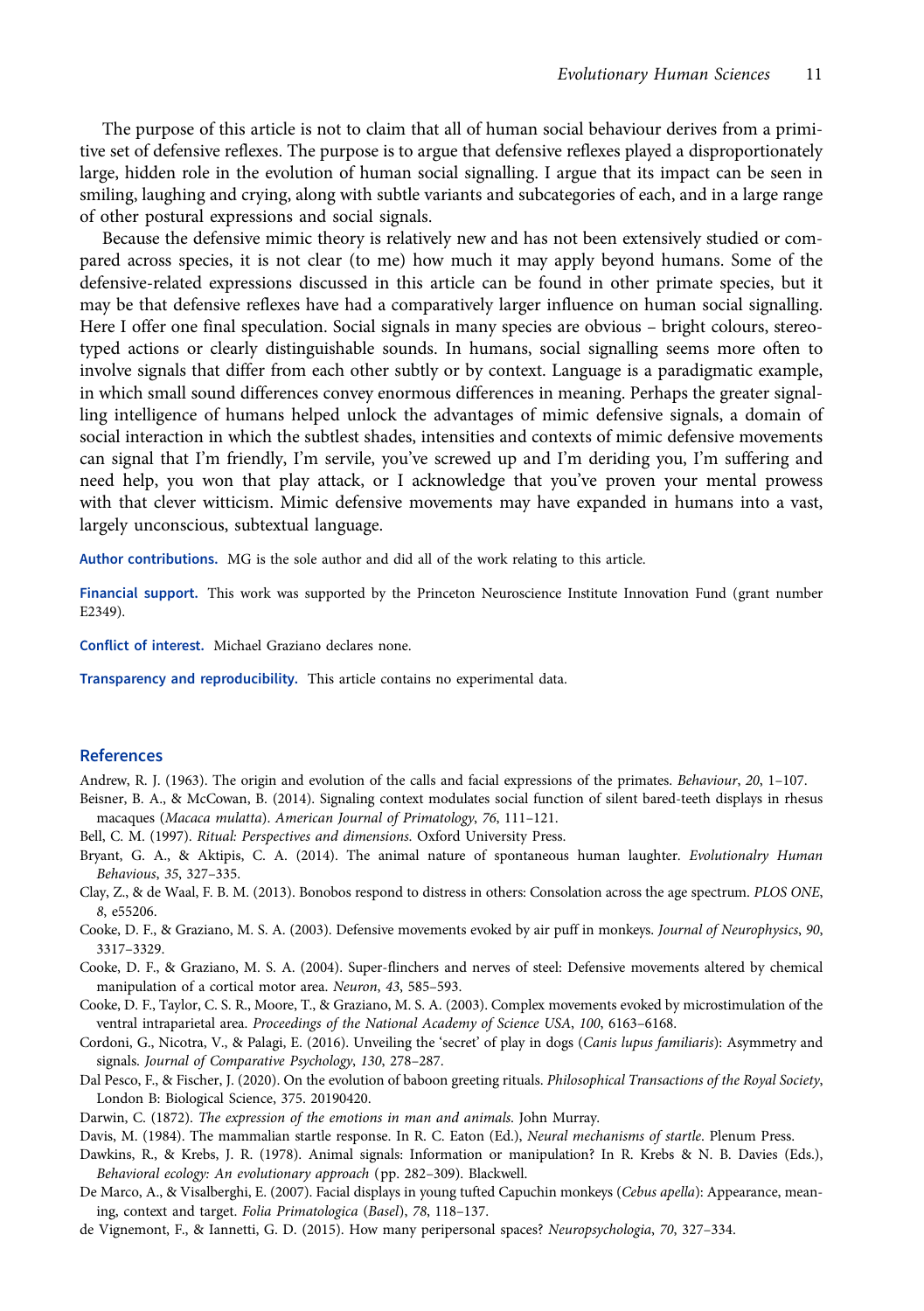<span id="page-11-0"></span>di Pellegrino, G., & Làdavas, E. (2015). Peripersonal space in the brain. Neuropsychologia, 66, 126–133.

- Duchenne G.-B. (1990). The mechanism of human facial expression. Cambridge University Press. Edited and translated by R. Andrew Cuthbertson. Originally published in 1862.
- Duhamel, J. R., Colby, C. L., & Goldberg, M. E. (1998). Ventral intraparietal area of the macaque: Congruent visual and somatic response properties. Journal of Neurophysics, 79, 126–136.
- Ehrlichman, H., Brown, S., Zhu, J., & Warrenburg, S. (1995). Startle reflex modulation during exposure to pleasant and unpleasant odors. Psychophysiology, 32, 150–154.
- Ellyson, S. L., & Dovidio, J. F. (1985). Power, dominance, and nonverbal behavior. Springer.
- Font, E., & Carazo, P. (2010). Animals in translation: Why there is meaning (but probably no message) in animal communication. Animal Behaviour, 80, e1.
- Fridlund, A. (1994). Human facial expression: An evolutionary view. Academic Press.
- Furuichi T. (2011). Female contributions to the peaceful nature of bonobo society. Evolutionary Anthropology, 20, 131–142.
- Gervais, M., & Wilson, D. S. (2005). The evolution and functions of laughter and humor: A synthetic approach. Quarterly Reviews in Biology, 80, 395–343.
- Godfray, H. C. J., & Johnstone, R. A. (2000). Begging and bleating: The evolution of parent–offspring signaling. Philosophical Transactions of the Royal Society, London B: Biological Science, 355, 1581–1591.
- Gračanin, A., Bylsma, L. M., & Vingerhoets, A. J. J. M. (2018). Why only humans shed emotional tears: Evolutionary and cultural perspectives. Human Nature, 29, 104–133.
- Grafen, A., & Johnstone, R. A. (1993). Why we need ESS signalling theory. Philosophical Transactions of the Royal Society, London B: Biological Science, 340, 245–250.
- Graziano, M. S. A. (2008). The Intelligent movement machine. Oxford University Press.
- Graziano, M. S. A. (2015). Ethologoical action maps: A paradigm shift for the motor cortex. Trends in Cognitive Sciences, 20, 121–132.
- Graziano, M. S. A. (2018). The spaces between us: A story of neuroscience, evolution, and human nature. Oxford University Press.
- Graziano, M. S. A. (2021). Human emotional expression and the peripersonal margin of safety. In: F. de Vignemont, A. Serino, H. Y. Wong, & A. Farnè (Eds). The world at our fingertips: A multidisciplinary exploration of peripersonal space. Oxford University Press.
- Graziano, M. S. A., Yap, G. S., & Gross, C. G. (1994). Coding of visual space by pre-motor neurons. Science, 266, 1054–1057.
- Graziano, M. S. A., Taylor, C. S. R., & Moore, T. (2002). Complex movements evoked by microstimulation of precentral cortex. Neuron, 34, 841–851.
- Grillon, C. (2008). Models and mechanisms of anxiety: Evidence from startle studies. Psychopharmacology, 199, 421–437.
- Grillon, C., Ameli, R., Woods, S. W., Merikangas, K., & Davis, M. (1991). Fear-potentiated startle in humans: Effects of anticipatory anxiety on the acoustic blink reflex. Psychophysiolgoy, 28, 588–595.
- Grillon, C., Morgan, C. A., Southwick, S. M., Davis, M., & Charney, D. S. (1996). Baseline startle amplitude and prepulse inhibition in Vietnam veterans with posttraumatic stress disorder. Psychiatric Research, 64, 169–178.
- Hall, E. (1966). The hidden dimension. Anchor Books.
- Hall, J. A., Coats, E. J., & Smith LeBeau, L. (2005). Nonverbal behavior and the vertical dimension of social relations: A meta-analysis. Psychological Bulletin, 131, 898–924.
- Hasson, O. (2009). Emotional tears as biological signals. Evolutionary Psychology, 7. doi: 10.1177/147470490900700302.
- Hebets, E. & Papaj, D. R. (2005). Complex signal function: Developing a framework of testable hypotheses. Behavioral Ecology and Sociobiology, 57, 197–214; doi: 10.1007/ s00265-004-0865-7.
- Hediger, H. (1955). The psychology and behavior of animals in zoos and circuses. Translated by Geoffrey Sircom. Butterworths.
- Hendriks, M. C. P., Croon, M. A., &Vingerhoets, A. J. J. M. (2008). Social reactions to adult crying: The help-soliciting function of tears. Journal of Social Psychology, 148, 22–41.
- Hendriks, M. C. P., & Vingerhoets, A. J. J. M. (2006). Social messages of crying faces: Their influence on anticipated person perception, emotions and behavioural responses. Cognition and Emotion, 20, 878–886.
- Henry, J. D., & Herrero, S. M. (1974). Social play in the American black bear: Its similarity to canid social play and an examination of its identifying characteristics. American Zoologist, 14, 371–389.
- Jolly, A. (1966). Lemur behaviour: A Madagascar field study. University of Chicago Press.
- Koch, M. (1999). The neurobiology of startle. Progress in Neurobiology, 59, 107–128.
- Krebs, J. R., & Dawkins, R. (1984). Animal signals: Mind reading and manipulation. In J. R. Krebs, & N. B. Davies (Eds.), Behavioural ecology: An evolutionary approach. Blackwell.
- Kret, M. E., Vennneker, D., Evans, B., Samara, I., & Sauter, D. (2021). The ontogeny of human laughter. Biology Letters, 17, 20210319.
- Landis, C., & Hunt, W. A. (1939). The startle pattern. Farrar and Rinehart.
- Lane, C. J. (2006). Evolution of gender differences in adult crying. PhD dissertation, the University of Texas at Arlington, Maynard.